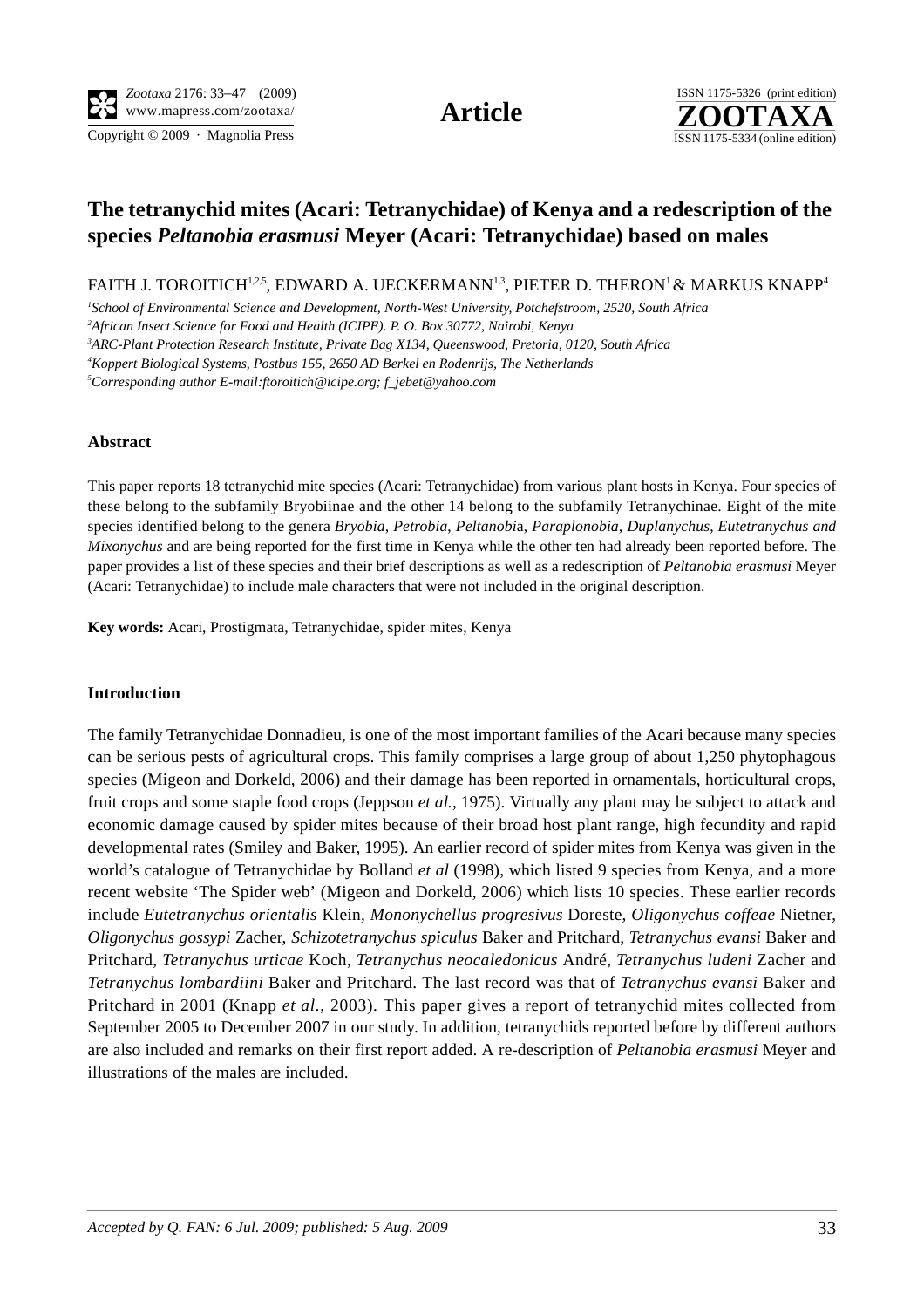## **Materials and methods**

Mites were collected from a number of plants from Central, Coast, Eastern, Nairobi, Nyanza, and Western provinces of Kenya in both cultivated fields and natural vegetation. The beating method was used in situations where the plants being sampled were large and mite damage symptoms could not be seen. Branches of the plants were beaten with a stick and the mites collected from a plate placed under the plant using a fine hair brush and directly put into vials containing 70% ethanol. In situations where mite damage symptoms were obvious, damaged leaves containing mites were picked and placed in paper bags and transported to the laboratory where the mites were picked. The mites were left in 70% ethanol for 10 days after which they were mounted in polyvinyl alcohol mounting medium and examined under an Olympus phase contrast compound microscope. Drawings were made using a lucida drawing tube attached to the microscope. Measurements were taken under a microscope directly connected to the computer using the Olympus Soft Imaging System and are given in micrometers  $(\mu m)$ , minimum to maximum range (in parenthesis) followed by the mean. The terminology used for the body seta is according to Lindquist (1985) and the style of description as that of Meyer (1987). World distribution of each species and host range is according to Migeon and Dorkeld (2006).

## *Bryobia* **Koch (Bryobiinae: Bryobiini)**

Adult members of *Bryobia* have 4 pairs of setae on the prodorsum, first two pairs set on prominent prodorsal lobes; 12 pairs of setae are located on the opisthosoma; fourth pair of dorsocentral setae  $(f<sub>i</sub>)$  marginal; peritreme ends either simply or in anastomosis. Empodia on tarsi pad-like and with tenent hairs.

# *Bryobia praetiosa* **Koch, 1836**

Tarsus I very long, more than twice as long as other tarsi. It has five pairs of genitoanal setae and one pair of pregenital setae. Tarsus I with two pairs of duplex setae and tarsus II has one pair. The peritreme ends in a protruding sausage-like structure (anastomosis). Body measurements are as follows: Body length: 550µm, width 350um. Leg I is 590um long and leg II is 240um long.

Leg chaetotaxy as follows: genua 8-6-6-5; femora 21-11-5-(4/3); coxae 2-1-1-1.

Solenidia on tarsus III and IV associated with tactile setae to form duplex setae. Leg I slightly longer than total body length.

**Specimens examined:** Four females collected on *Chloris gayana* (Poaceae) in Ngarenyiro, Laikipia district (N00°04.971'; E036°55.956') and 3 larvae collected on *Sida schimperiana* (Malvaceae) from Kitengela, Kajiado district (S01°32.319'; E036°56.497').

**Remarks:** This species has a world-wide distribution and occurs on a wide range of low lying host plants belonging to a wide range of families (Migeon and Dorkeld, 2006). Previous records of this species on members of the family Poaceae which include wheat, rye and barley were reported in Arizona (Tuttle and Baker, 1964). In this study, the specimens were collected in savanna grasslands. The species is dark red in colour

# *Paraplonobia* **(***Anaplonobia***) (Bryobiinae: Hystrichonychini)**

Prodorsum with three pairs of setae; opisthosoma with ten pairs of dorsal setae; prodorsum without lobes over gnathosoma; opisthosoma without plates; coxal formula not exceeding 4-3-2-2 and dorsal setae not set on strong tubercles.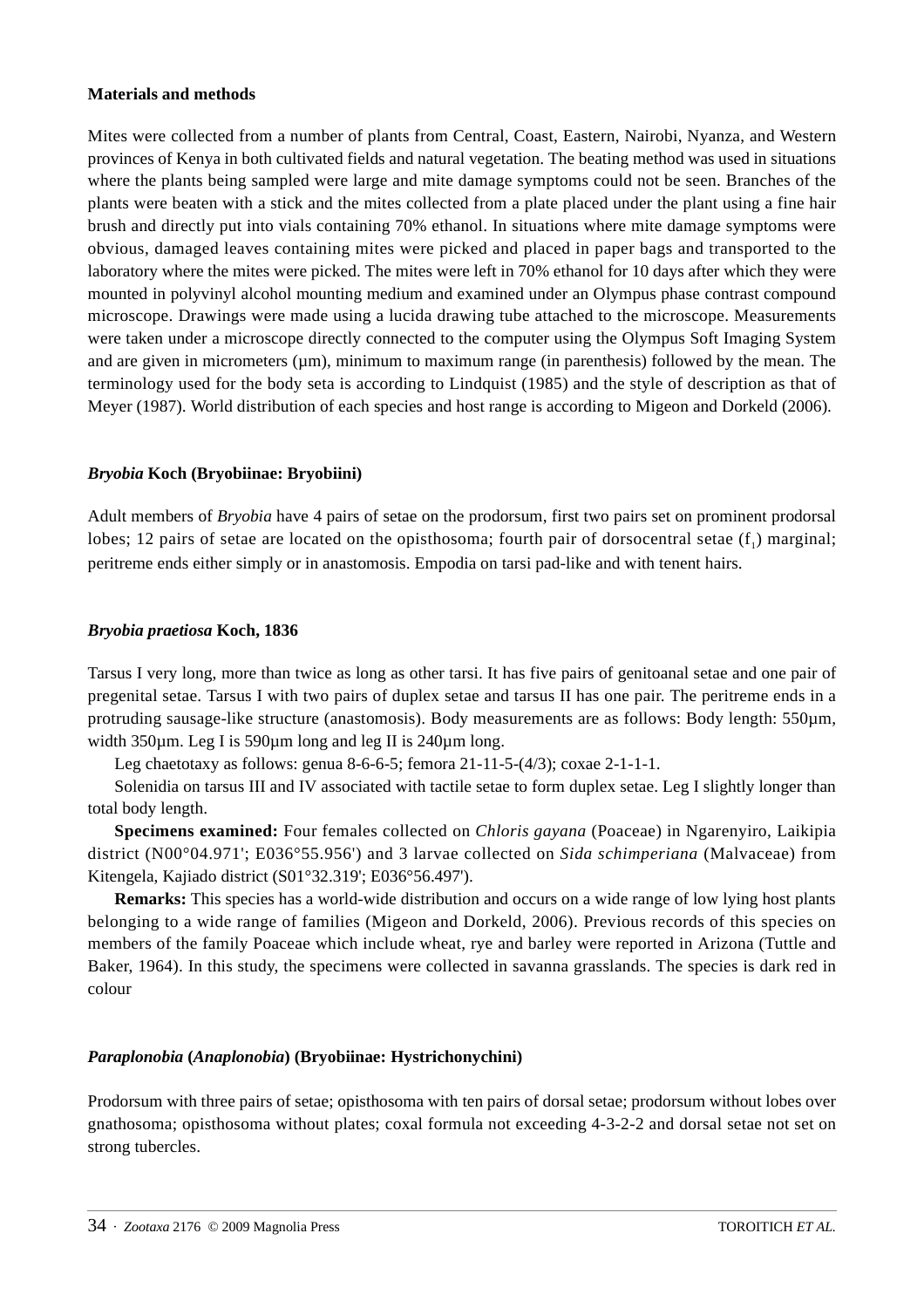## *Paraplonobia (Anaplonobia) prosopis* **(Tuttle & Baker, 1964)**

*Aplonobia prosopis* Tuttle & Baker, 1964; *Neopetrobia prosopis* Meyer, 1987

The peritremes end in anastomosis with a network of cell-like structures. Prodorsal and opisthosomal setae are strongly serrate and sub-spatulate with  $e_2$ ,  $f_1$ ,  $f_2$  and  $h_1$  set on small tubercles. Setae well separated from each other, almost equidistant between all dorsocentrals, dorsal setae sub-equal in length. Dorsal striations faint, longitudinal on prodorsum and transverse on hysterosoma and without lobes. Leg setae strong, lanceolate and serrated. Legs shorter than the body.

Leg chaetotaxy as follows: tarsi 13(2)-10(1)-9-8; tibiae 9-7-8-7; genua 4-4-3-2; femora 5-4-3-3; coxae 2-  $2 - 1 - 1$ .

**Specimens examined:** Four females collected on *Prosopis juliflora* (Fabaceae) from Marigat, Baringo district (N00°28.907'; E036°03.230').

**Remarks:** *P. prosopis* Tuttle and Baker was first described from *Prosopis juliflora* in Arizona (United States of America) and the second record of this species is from Mexico (Tuttle and Baker, 1964). This is the first record of this species in the Afro-tropical region on *P. juliflora* which is an invasive plant species in Kenya after being introduced as a land reclamation plant in the semi-arid parts of the country. It is therefore possible that this mite was introduced together with its host plant although in our collection, the mite population was very low and the damage symptoms could not be observed on the host plant. The males of this species are not known. In the field, this species is dark red in colour.

# *Peltanobia* **Meyer 1974 (Bryobiinae: Hystrichonychiini)**

Prodorsum with three pairs of setae and opisthosoma with ten pairs of dorsal setae. The first four pairs of dorsocentrals *c1*, *d1* e*1* and *f1* are located on cushion-like sclerites.

## *Peltanobia erasmusi* **Meyer 1974**

The first description of this species was based on females only (Figure 1) as follows:

Female: Dorsum provided with 13 pairs of broadly spatulate, serrate setae, which are located on prominent tubercles; 3 pairs present on propodosoma and 10 pairs on hysterosoma; 4 of 5 pairs of dorsocentral hysterosomal setae located on four oblong cushion-like plates, which have rounded corners; humeral setae situated in line with 3 pairs of dorsolaterals, outer sacrals and fifth pair of dorsocentrals all located marginally; dorsal setae subequal and shorter than distances between bases of consecutive setae except for fifth pair of hysterosomals, which are the longest. Striae on integument absent.

Stylophore relatively broad and acuminate anteriorly; peritreme branches distally and forms a horn-like complex structure protruding above prodosoma.

Palptarsus bears 1 solenidion and 6 additional setae.

Tarsus I with 2 pairs of duplex setae, tibia I with 1 pair.

## **Redescription of** *Peltanobia erasmusi* **Meyer using male characters.**

Male (Figures 2 and 3): Males smaller in size compared to females, with a more elongated and narrow body. Peritremes anastomosing and protrude as horn-like structures above prodorsum as in the female (Fig. 2A and B). Aedeagus long and straight protruding at posterior end and its shaft narrows distally to a sharp tip. Aedeagus bears a sheath attached to it (Fig. 2A and D). Dorsal plates faintly visible in male as opposed to female. It has 5 pairs of genito-anal setae. Para anals  $(h, and h)$  considerably small in size, lanceolate and borne on strong tubercles. Palp tarsus thick three times as long and wide (Fig. 2C).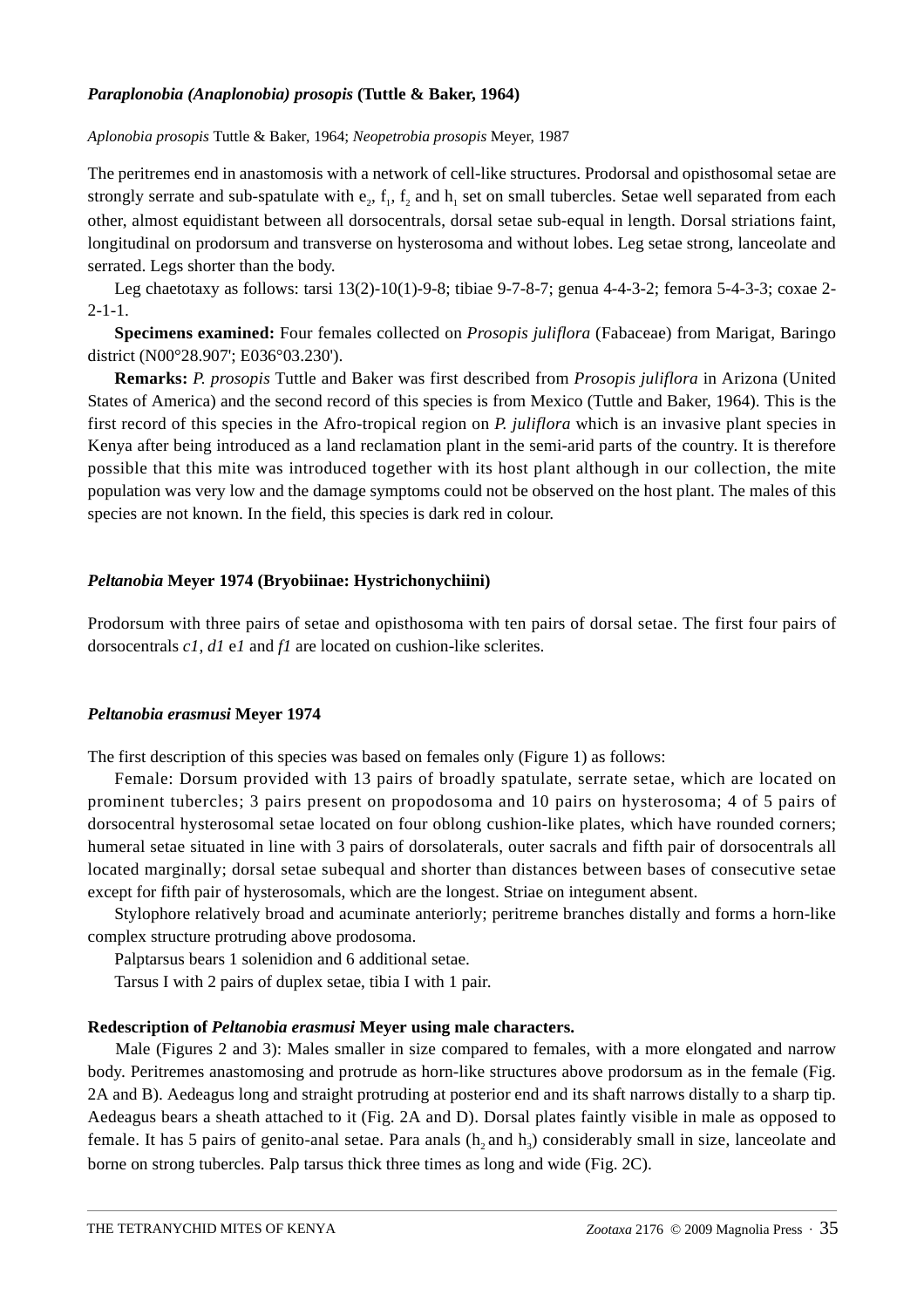

**FIGURE 1.** *Peltanobia erasmusi* Meyer female (from Meyer 1974, with permission). A—Peritreme, B— Dorsum, C—Palp-tarsus, D—Empodium, E—Tarsus and tibia I, F—Tarsus and tibia II.

Leg chaetotaxy as follows: tarsi 15+2-15+1-14-14; tibiae 15+2-9-8-8; genua 5-5-5-5; femora 9-6-4-4; trochanter 1-0-1-1; coxae 2-2-1-1.

Length of body (including gnathosoma) (612-625) 618.5; body width (310-322) 316; setal length; ve (24- 25) 24.5; sci (22-23) 22.5; sce(26-28) 27; c1(17-19) 18; c2 (25-31) 28; c3 (28-30)29; d1 (18-21) 19.5; d2 (28- 29)28.5; e1 (17-24) 20.5; e2 (31-42) 36.5; f1 (23-25) 24; f2 (35-39) 37; h1 (36-45) 40.5.

Legs: tarsotibia I (232); tarsotibia II (145); tarsotibia III (157); tarsotibia IV (189) (Figure 3).

**Specimens examined:** Three females and three males collected from *Cynodon dactylon* (Poaceae) in Rongai, Nakuru district (S00°09.033'; E035°50.749').

**Remarks:** This species was first described from grass in Umfolozi reserve, South Africa and has also been reported from Zimbabwe on *Commelina sp*. and *Ipomaea magnusiana* (Meyer, 1987). The specimens used in this description were collected on grass from an open grazing patch. In the field, this species is dark red in colour, appear round in shape and larger compared to other spider mites species collected. Damage symptoms are not clearly visible on the host plants.

### *Petrobia* **Ewing 1909 (Bryobiinae: Petrobiini)**

It has 3 pairs of prodorsal setae and 10 pairs of opisthosomal setae all borne on prominent tubercles, peritreme ending simply with a bulb-like structure. Empodium curved distally and has two rows of ventrally directed tenent hairs. With 3 pairs of anal and 3 pairs of para-anal setae. Tarsus I has 3 pairs of duplex setae.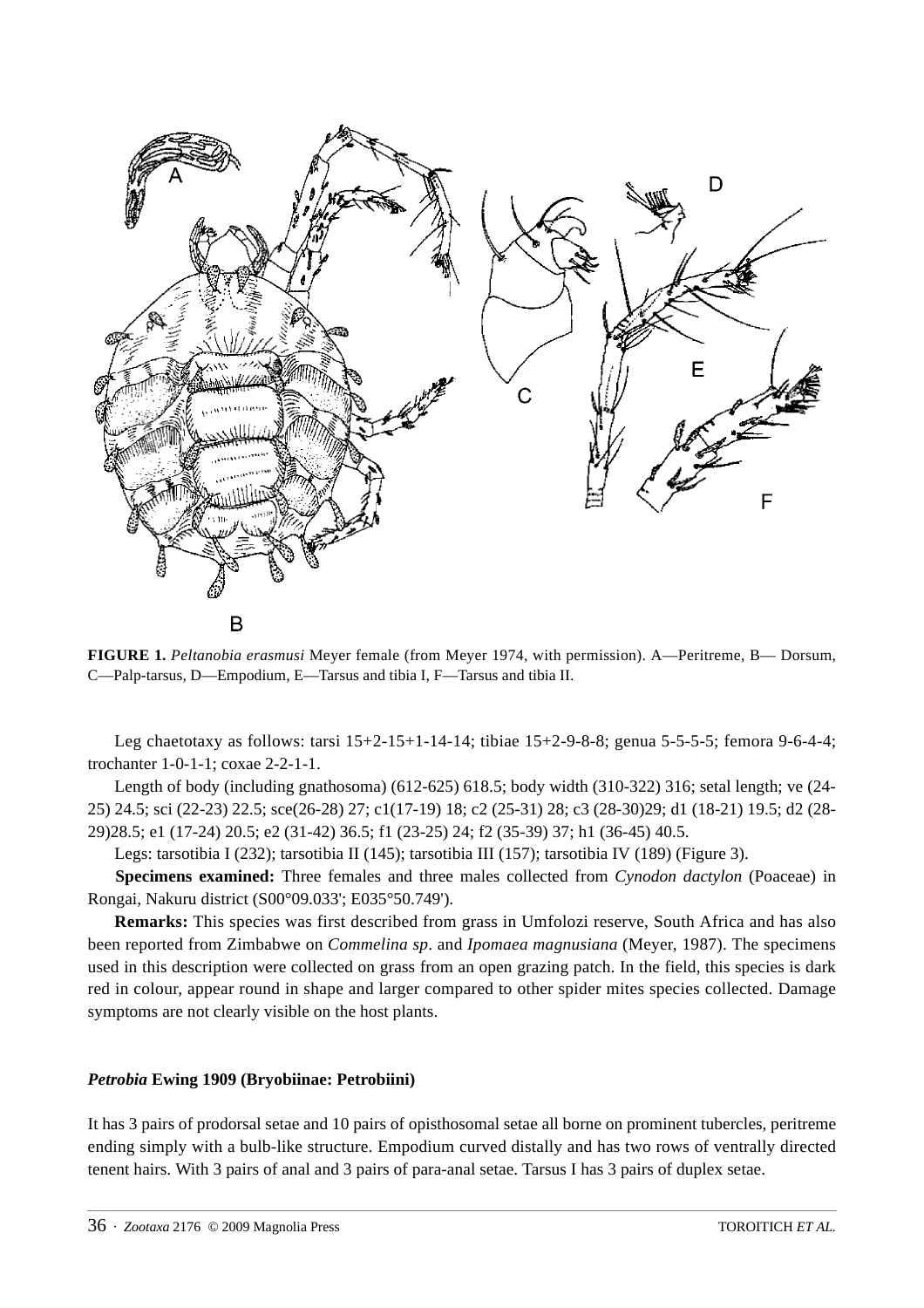

**FIGURE 2.** *Peltanobia erasmusi* Meyer, male: (A) dorsum, (B) peritreme (C) distal segment of the palp tarsus, (D) male aedeagus.

#### *Petrobia (Tetranychina) harti***, (Ewing, 1909)**

Female: Dorsal body setae long, slender, spiculate, on prominent tubercles and much longer than distances between bases of consecutive rows of setae;  $f_1$  closer together than other dorso-centrals. Prodorsum between  $v_{e}$  and sc<sub>1</sub> punctate, opisthosoma with transverse striae which bear lobes.

Males: Dorsal setae much shorter and borne on weak tubercles, legs I and IV very long, more than twice length of body but legs II and III of ordinary length i.e. as long as the body. Aedeagus slightly curved, narrowing caudally to tip.

Leg chaetotaxy: tarsi 13(2)-10(1)-9-8; tibiae 9-7-8-7; genua 4-4-3-2; femora 5-4-3-3; coxae 2-2-1-1.

**Specimen examined:** 8 females and 5 males collected on *Oxalis compressa* (Oxalidaceae) from Runda, Kiambu district (S01º13.470'; 036º48.050').

**Remarks:** This species has a worldwide distribution and has been reported from a wide range of hosts. Many weed species of the genus *Oxalis* have been recorded to host this species. From Africa, the earlier reports of this species are from Egypt, Southern Africa and the Indian Ocean islands of Madagascar and Mauritius. In the field, the damage symptoms of this species are visible as silver stipples on the leaves of the host. They prefer the under side of the leaves as is typical for most spider mites. They are bright red and their long legs and setae are conspicuous even under a hand lens.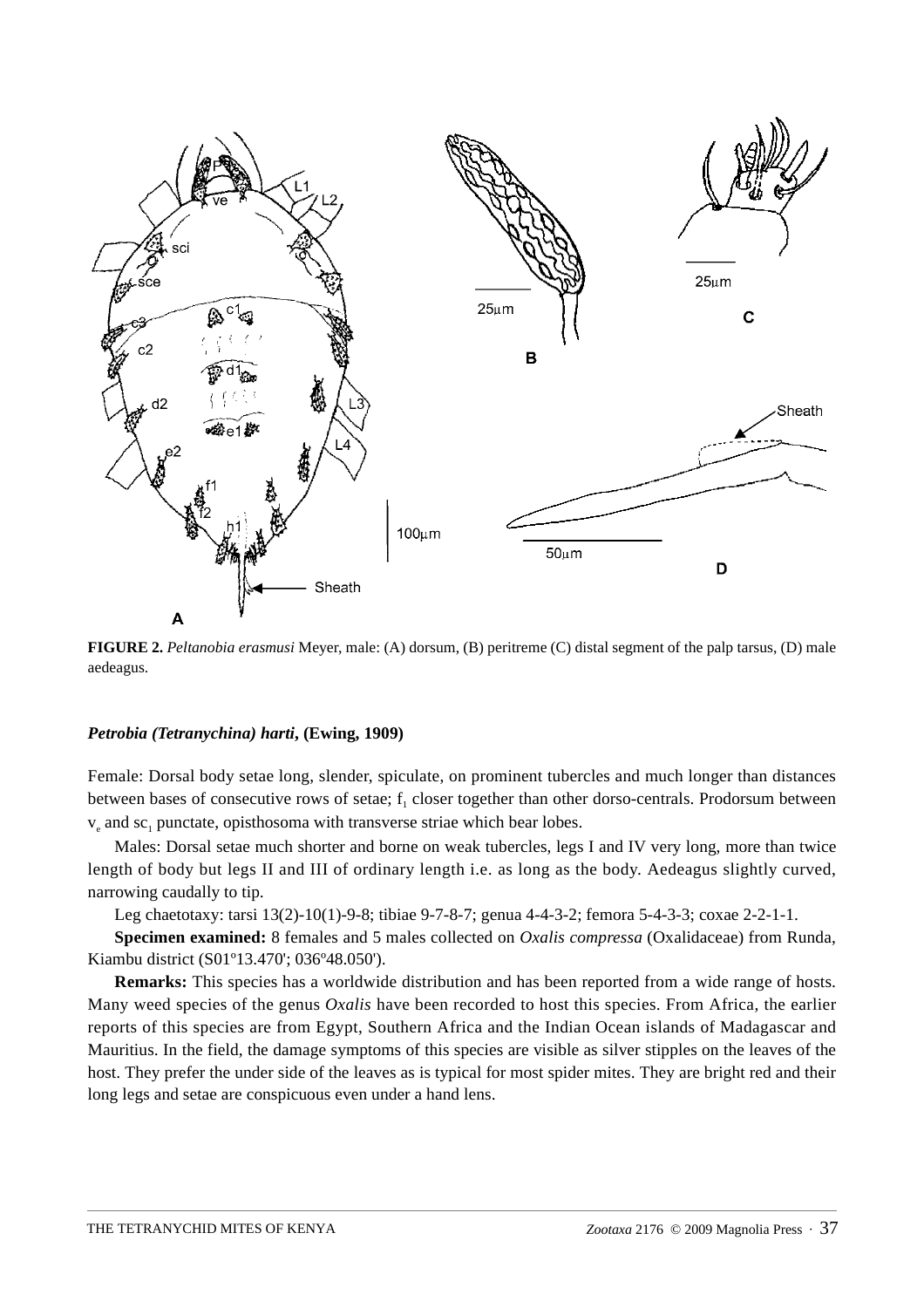

**FIGURE 3.** (D) tarsus and tibia leg I, (E) tarsus and tibia leg II, (F) tarsus and tibia leg III, (G) tarsus and tibia leg IV.

# *Duplanychus* **Meyer 1974 (Tetranychinae: Eurytetranychini)**

True claws pad-like with tenent hairs, empodium rudimentary. Prodorsum has three pairs of setae, opisthosoma with ten pairs of setae, two pairs of anals and two pairs of para-anals. All setae set on strong tubercles. First pair of dorsocentral setae  $(c_1)$  contiguous, fourth pair of dorsocentrals  $(f_1)$  more widely spaced than other dorsocentrals; f<sub>2</sub> conspicuously smaller and shorter than rest of dorsal setae; dorsum is punctulate.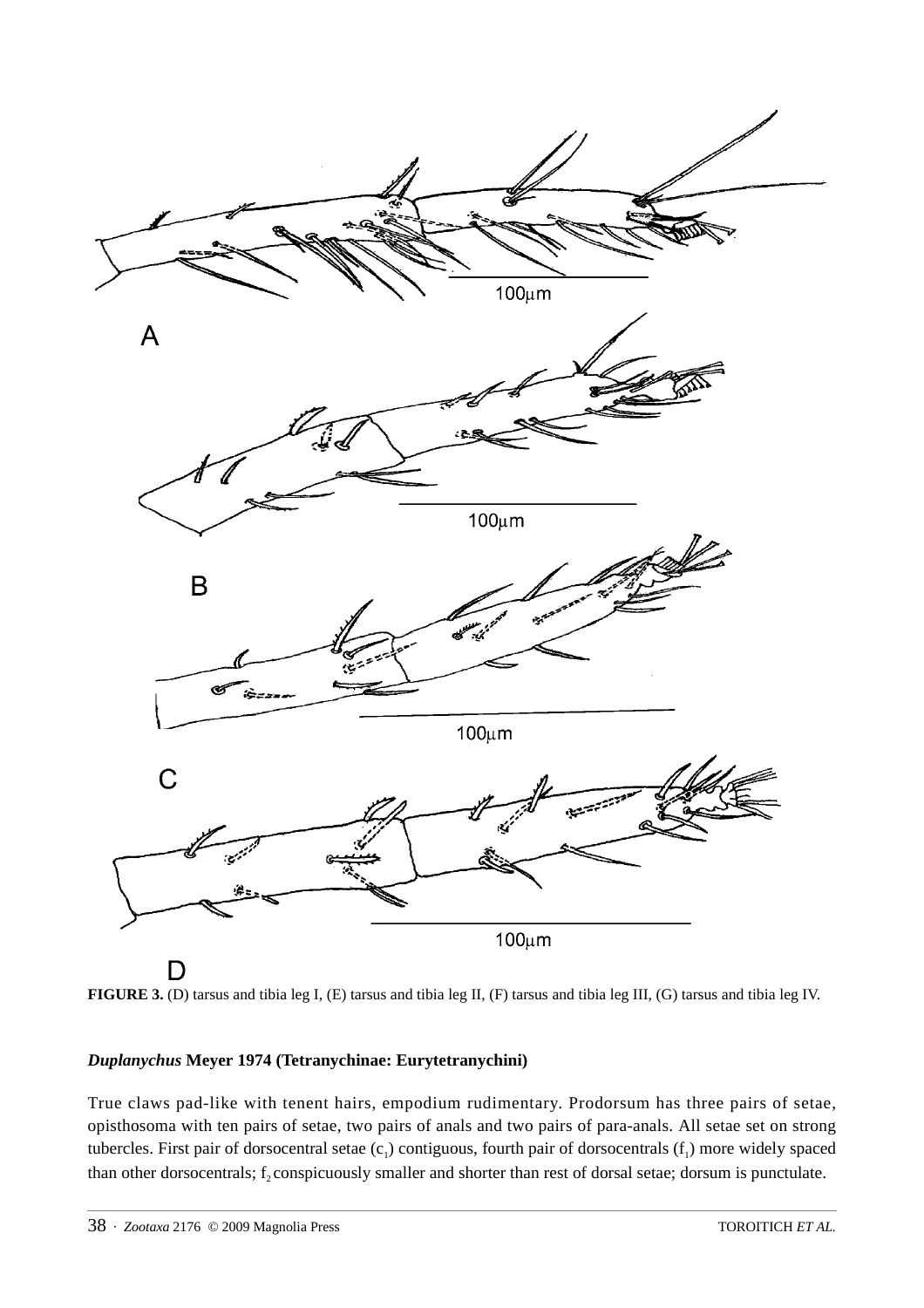## *Duplanychus sanctiluciae* **Meyer, 1974**

This species is characterized by dorsal body setae which are setose and expanded distally. Peritreme ends in a simple bulb. Palp tarsus small, twice as long as broad with a teat-like clear structure at the tip. Setae  $sc_i$  much longer than seta  $v_e$  and sc<sub>e</sub>, at least more than twice their lengths. Setae  $c_3$ ,  $e_2$  and  $f_2$  very short, less than half lengths of corresponding dorsocentrals.

Leg chaeotaxy: The leg chaetotaxy of this species can vary within specimens, even amongst type specimens. Tarsi 10(1)+2-9(1)-8(1)-8(1); tibiae 8(2)-7(1)-7-7; genua 5-5-3-2; femora 8(1)-7-4-4; coxae 2-2-1- 1.

**Specimens examined:** Eight females collected from *Grewia plagiophylla* (Tiliaceae) and one female from *Anacardium occidentale* (Anacardiaceae) both from Malindi district (S03°20.132'; E04°00.779').

**Remarks:** This species was first reported and described from South Africa on *Scutia mytrina* (Rhamnaceae) and *Grewia caffra* (Tiliaceae) and this is the only second report of this species. In the field they are grayish green in colour.

# *Eutetranychus* **Banks 1917 (Tetranychinae: Eurytetranychini)**

Empodia absent or rudimentary 3 pairs of propodosomal setae and 10 pairs of hysterosomal setae mostly set on tubercles; dorsocentral setae in normal position; peritremes simple or slightly expanded distally; 2 pairs of anal and 2 pairs of para-anal setae. Tarsus I and II without characteristic duplex setae but with loosely associated setae probably homologous but alveoli not coalesced. Legs of males relatively longer than those of females.

# *Eutetranychus africanus* **(Tucker, 1926)**

# *Anychus africanus* Tucker, 1926

Dorsal setae of this species serrate, sub-spatulate borne on tubercles. Dorsocentral setae  $c_1$ ,  $d_1$ ,  $e_1$  and  $f_1$  half the length of corresponding dorso-laterals  $c_2$ ,  $d_2$ ,  $e_2$ , and  $f_2$  which are long and slender. Body measurements are 500µm long and 360µm wide.

Leg chaetotaxy as follows: tarsi 15(2)-13(1)-10(1)-10(1); tibiae 9(1)-6-6-7; genua 5-5-2-2; femora 8-6-3- 1; coxae 2-2-1-1.

**Specimens examined:** Five females from *Citrus sinensis* (Rutaceae) in Shimba Hills, Kwale district (S04°20.121'; E039°28.877'); 8 females and 1 male on *Harrisonia abyssinica* (Simaroubaceae) from Muhaka, Kwale district (S04°10.611'; E039°26.852') and 13 specimens on *Cadiaeum variegatum* (Euphorbiaceae) from Shimba Hills, Kwale (S04°20.913'; E039°19.688').

**Remarks:** This species is distributed in the Afrotropical, Australasian and Oriental regions and has been recorded on oranges, lemons, frangipani and a variety of other host plants. It was first described on oranges, lemons (Rutaceae) and frangipani (Apocynaceae) from South Africa (Tucker, 1926). In the field this species appear dull grey in colour.

# *Eutetranychus carinae* **Meyer, 1974**

This species has sub-spatulate setae, dorsolaterals and  $h_1$  set on very weak tubercles, dorsocentrals  $c_1$ ,  $d_1$ ,  $e_1$ and f<sub>1</sub> not set on tubercles. Solenidion of loosely associated setae on tarsus I about two thirds length of proximal tactile seta whereas that of tarsus II is same length or slightly longer than proximal tactile seta. Dorsal striations faint compared to other two species of *Eutetranychus* examined.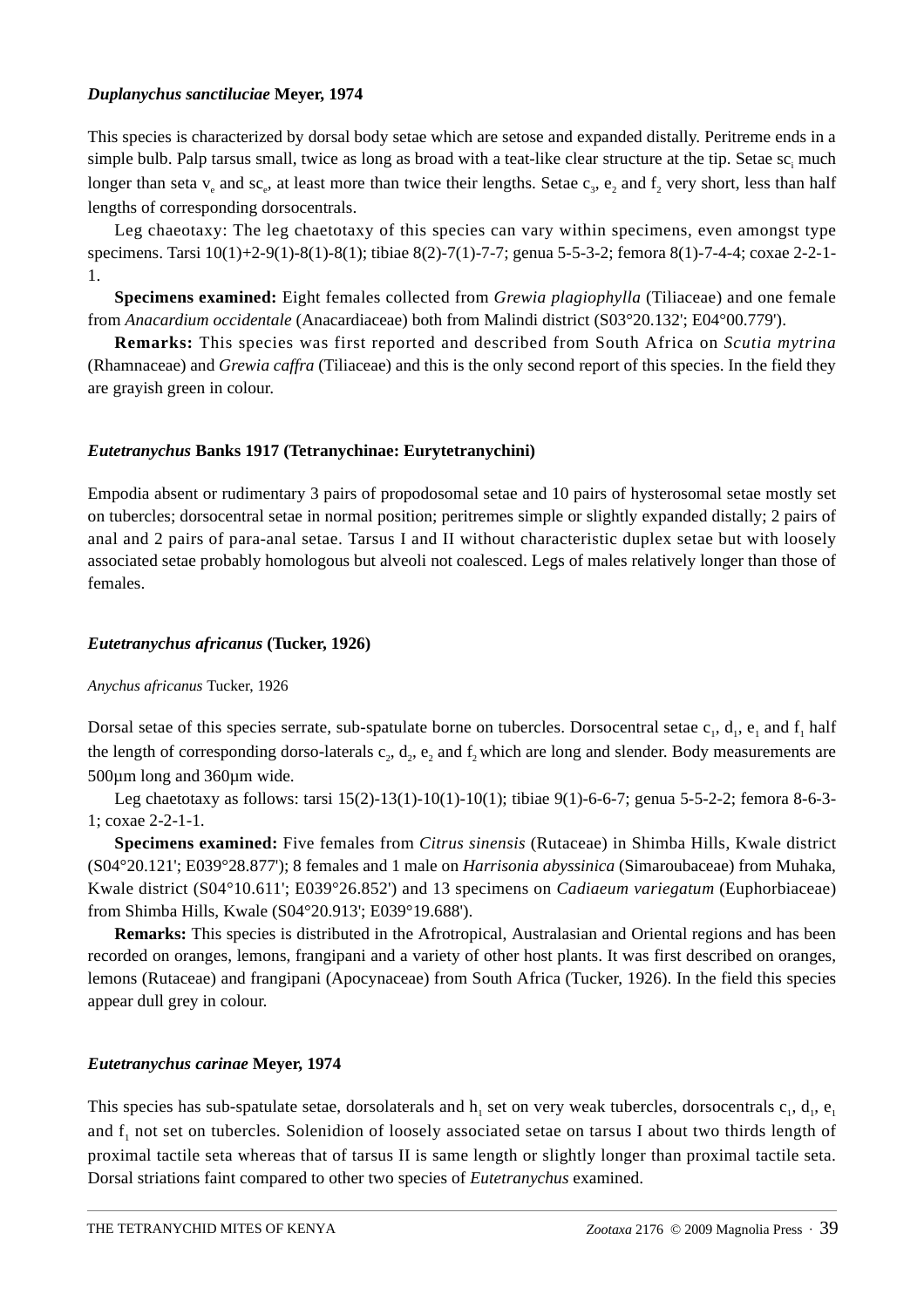Leg chaetotaxy as follows: tarsi 12(1)-10(1)-8(1)-8(1); tibiae 9(1)-6-5-6; genua 5-5-2-2; femora 8-6-2-1; coxae 2-2-1-1.

**Specimens examined:** Three females and one male collected on *Ficus burkei* (Moraceae) from Alupe area, Busia district (N00°29.870'; E034°07.732') and two females collected on *Ricinus communis* (Euphorbiaceae) from Marigat, Baringo district (N00°28.132'; E036°00.906').

**Remarks:** This species was first recorded on *Ficus sp.* and *Morus sp*. from South Africa (Meyer, 1974). It has been reported from several *Ficus* species and it seems to show preference for the members of the family Moraceae. This species has previously been reported from South Africa only and thus its distribution records are still very limited. They are grey in colour



**FIGURE 4.** *Eutetranychus sp*. aedegi (from Meyer, 1974 with modifications): (A) *E. africanus* aedeagus, (B) *E. carinae* aedeagus, (C) *E. orientalis* aedeagus.

## *Eutetranychus orientalis* **Klein, 1936**

This species is characterized as follows: Striae on prodorsum longitudinal and tuberculate; striation pattern between second  $(d_1)$  and third pairs of dorsocentral setae  $(e_1)$  vary from longitudinal to V-shaped; 13 pairs of dorsocentral setae set on tubercles and vary in length and shape; dorsolateral setae  $(c_2, d_2, e_2, d_1)$  long and lanceolate, subspatulate or broadly spatulate with dorsocentral setae  $(c_1, d_1, e_1, f_1$  and  $h_1$ ) short and spatulate, lanceolate or subspatulate.

The leg chaetotaxy as follows: tibiae  $10-6-6-7$ ; genua  $5-5-2-2$ ; femora  $8-6-3-1$ ; coxae  $2-1-1-1$ .

**Specimens examined:** Three males and five females collected on *Citrus limon* (Rutaceae) from Baringo district (N00º29.132'; E036º00.906'); five males and eight females on orange *Citrus sinensis* (Rutaceae) from Makueni district (S01°50.188'; E037°38.166').

More specimen of this species were collected on *Citrus paradisi* (Rutaceae) from Kilifi and *Melia azadarach* (Meliaceae) from Kisumu.

**Remarks:** This species can be separated from the closely related *E. africanus* by the presence of only one seta on coxa II and an aedeagus whose bent portion is longer than the dorsal margin of the shaft (Figure 4C).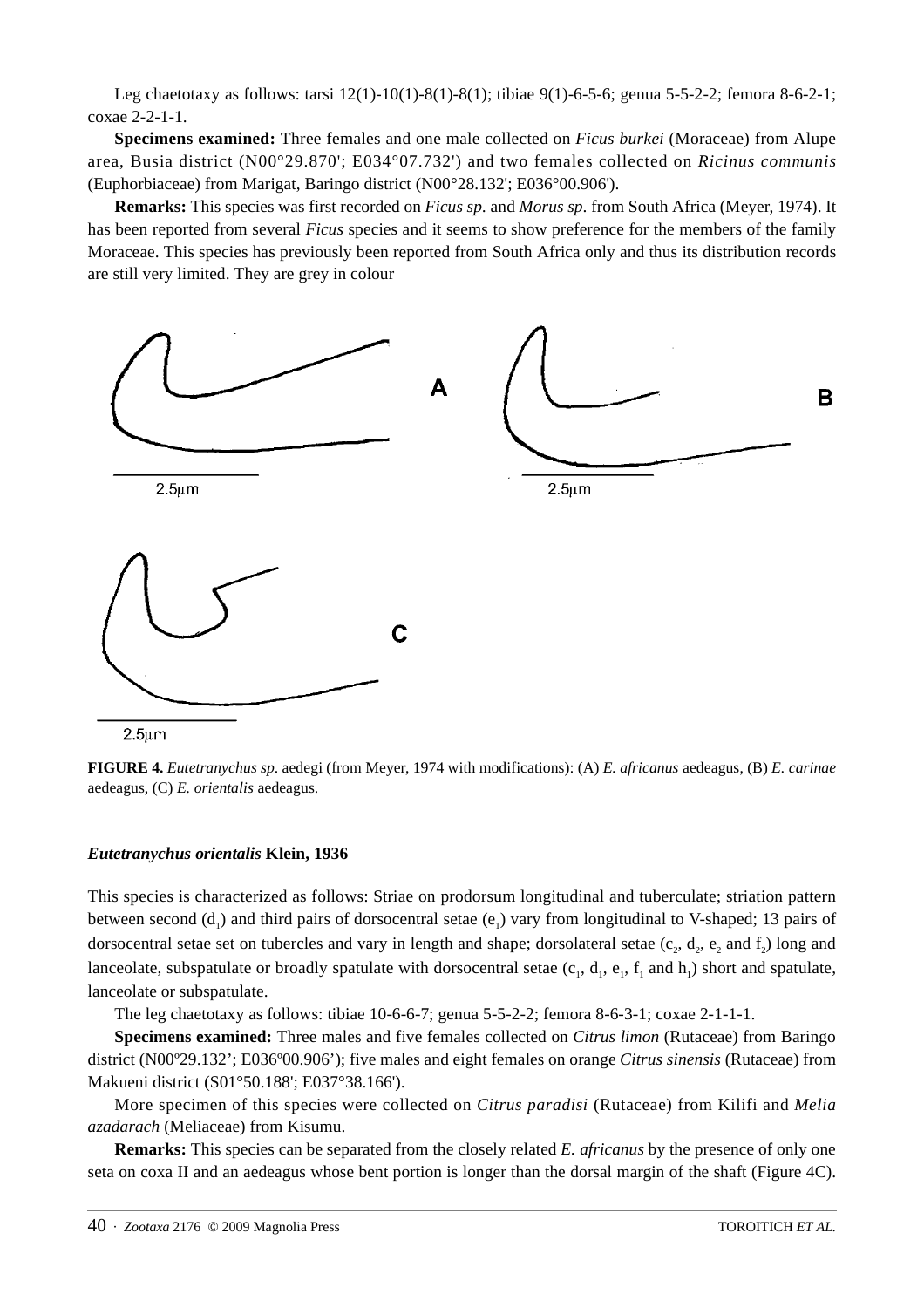It has a wide distribution in the Afrotropical, Australasian and Palearctic regions as a pest of citrus. It has also been reported on members of other host families. In Kenya, this species was previously recorded on *Citrus* sp. (Rutaceae) from Thika district, Kenya (Meyer, 1987) and in this study it was collected from citrus trees in most of the areas where sampling was done. They are grey in colour and in cases of severe infestation, the plant appears dull in colour as though covered by a grey layer of soot.

# *Mixonychus* **Ryke and Meyer 1960 (Tetranychinae: Tetranychini)**

This genus has a claw-like empodium which is devoid of proximoventral hairs and much longer than pads of true claws, dorsal integument in this genus appears reticulate due to clustering of striae, has ten pairs or opisthosomal setae present on dorsum, has two pairs of para-anal setae, peritreme ends in a simple bulb, true claws padlike provided with tenent hairs, empodium claw-like and devoid of proximoventral hairs, duplex seta on tarsus I distal and approximate.

# *Mixonychus acaciae* **Ryke and Meyer, 1960**

Distinctive of this species are female dorsal opisthosomal setae which are set on tubercles, spiculate, do not taper, shorter than distances to next row of setae. Fourth pair of dorsocentrals  $(f_1)$  nearer to each other than members of other three pairs of dorsocentrals.

Leg chaetotaxy as follows: tarsi 10(2)-9(1)-7-7; tibiae 9-5-5-5; genua 5-5-3-3; femora 7-6-3-2; coxae 2-2- 1-1.

**Specimens examined:** nine females collected from *Acacia nilotica* (Fabaceae) from Machakos district (S01º25.137'; E037º00.953') and two females on *Acacia* sp. from Baringo district (N00°30.590'; E035°38.766').

**Remarks:** This species has previously been reported in the Southern Africa region only. It was first described on *Acacia karoo* from South Africa (Ryke and Meyer, 1960) and has subsequently been collected on several species of *Acacia.* Although it is known to occur on hosts from other plants families, it seems to exhibit preference for the family Fabaceae. It is however found in small numbers and thus do not seem to cause any serious threat to the thorn trees. They are reddish brown in colour.

# *Mononychellus* **Wainstein 1960 (Tetranychinae: Tetranychini)**

This genus has two pairs of anal setae and two pairs of para-anal setae, striae on opisthosoma variable usually with prominent lobes, dorsal body setae strongly serrate and borne on small tubercles, tarsus I with 2 sets of distal and adjacent duplex setae, empodium padlike, split distally into 3 hairs.

## *Mononychellus progresivus* **Doreste, 1981**

Female characterized by first to third pairs of dorsocentral setae  $(c_1, d_1)$  and  $e_1$ ) which are progressively longer towards rear, first pair about half as long as distances to bases of second pair; dorsal body setae generally long, setose and tapering but somewhat widened. Dorsal striations bear rounded lobes with basal spots. Aedeagus somewhat straight, narrowing distally to a relatively slender neck before ending in small angulations with anterior ventral angulation being acute and the distal dorsal one being very slightly curved.

Leg chaetotaxy as follows: tarsi  $13+2-12+1-10-9$ ; tibiae 9(1)-7-6-6; genua 5-5-4-3; femora 10-7-4-3; coxae 2-2-1-1.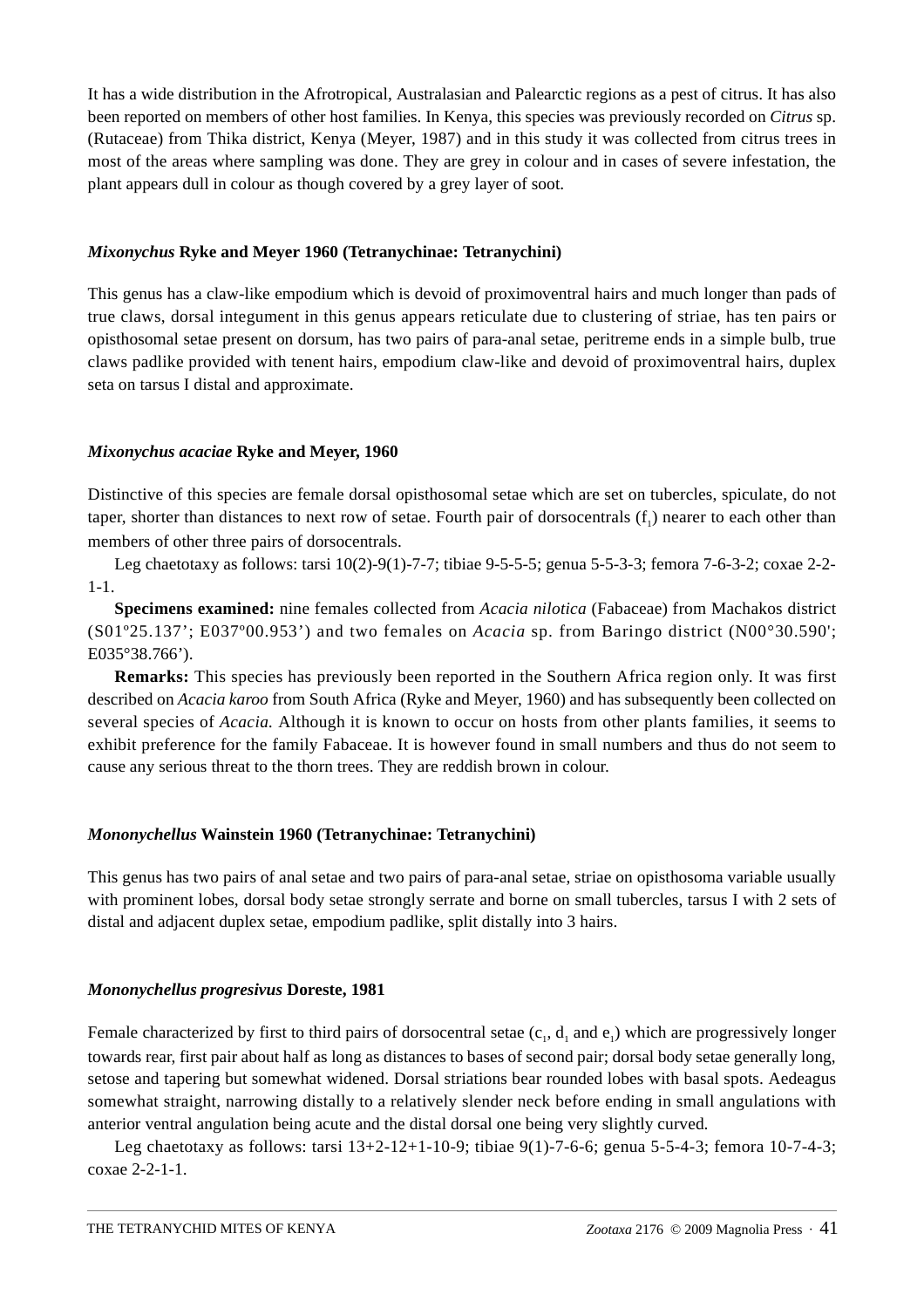**Specimens examined:** 3 females and 1 male on *Manihot esculenta* (Euphorbiaceae) from Kabarnet, Baringo district (N00°27.785'; E035°45.722').

**Remarks:** An earlier record of this species was reported by Girling *et al*. (1978) as *Mononychellus tanajoa* Bondar and later Guitterez (1987) reported that all the species from Africa earlier reported as *Mononychellus tanajoa* were infact *Mononychellus progresivus*. The host plant and specific location where this species was collected from in Kenya was not specified by the authors. This species is widespread in the tropics where *Manihot esculenta* is cultivated. It is likely that the pest spread with the spread of this crop to many tropical countries. This is one of the most important arthropod pests of *Manihot esculenta* and is amongst the spider mite species that are host specific since all the reports of this pest are from *Manihot* sp as a host plant. There have however been numerous debates on the identity of this species occurring in Africa with some authors insisting that the species that occur in cassava fields all over Africa is *Mononychellus tanajoa* Bondar and thus most publications that deal with its control and economic importance refer to *Mononychellus tanajoa* which has been successfully controlled using the phytoseiid mite *Typhlodromalus aripo* De Leon. However, comparing the features of the specimen I have with the description given by Meyer (1987) together with the paper by Guitterez (1987) show that our specimen correspond to the description of *Mononychellus progressivus*.

In the field, damaged leaves exhibit the typical silver stipples caused by spider mites and the species appears yellowish in colour.

## *Oligonychus* **Berlese 1886 (Tetranychinae: Tetranychini)**

With a single pair of para-anal setae, empodium well developed and clawlike, with proximoventral hairs, body setae usually not set on tubercles. Two pairs of duplex setae on tarsus I distal and approximate.

#### *Oligonychus coffeae* **Nietner, 1861**

#### *Acarus coffeae*, Nietner, 1861

Peritreme ends in a bulb. Aedeagus distally bends ventrad at a right angle to shaft axis and gradually narrows to a slender truncate tip; male palptarsus with a tiny terminal sensillum; male tarsus bears 3 tactile setae and 2 solenidia proximal to duplex setae; empodia provided with 5 pairs of proximoventral hairs; serrate dorsal body setae of female longer than distances between consecutive setae.

**Specimens examined:** Four females and two males on *Mangifera indica* (Anacardiaceae) from Bungoma district (N00°25.425'; E034°30.225').

**Remark:** This species has a world-wide distribution and is found on a wide range of host plants. It was first collected on *Coffeae arabica* (Rubiaceae) from Sri Lanka ( Nietner, 1861). The first record of this species in Kenya was on *Anacardium occidentale* (Anacardiacea) from Matuga, Kwale district (Baker and Pritchard, 1960). They are dark red in colour. Damage symptoms were not visible on the host plant.

#### *Oligonychus gossypii* **Zacher, 1921**

#### *Paratetranychus gossypii* Zacher, 1921

Peritreme of this species ends with a small curve. Dorsal setae long and lanceolate extending beyond bases of next row of setae. Male aedeagus narrows distally and curves dorsad at about a right angle; distally, aedeagus has a large knob bearing a small anterior projection and a long, undulate posterior projection; tip directed ventrad; female opisthosoma with longitudinal striae between members of third (e1) and fourth (f1) pairs of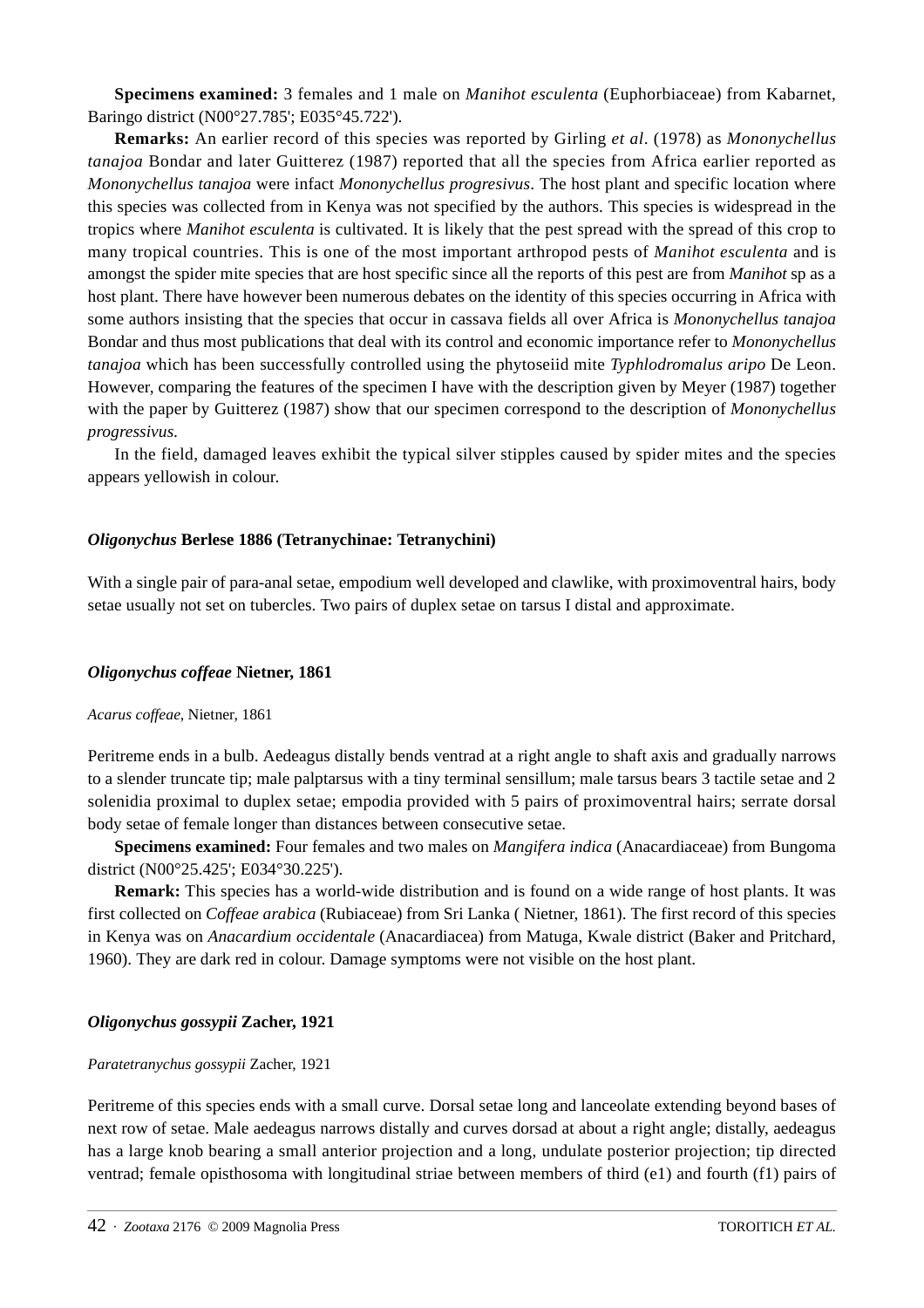dorsocentral setae; a diamond shaped structure present between these two pairs of setae. Leg chaetotaxy as follows: tarsi 13(1)+2-8+1-8-8/7; tibiae 10-7-6-7; genua 5-5-4-4; femora 10-6-4-4; foxae 2-2-1-1.

**Specimens examined:** Four males and six females collected on *Haplocoelum inoploeum* (Sapindaceae) from Malindi district (S03.19818°; E039.92382°).

**Remark:** This species was first described on *Gossypium* sp. from Togo (Zacher, 1921). This species is widely distributed in the Afrotropics and Neotropics and it has a wide host range. In Africa, it is considered as a pest of cassava. An earlier record of this species in Kenya was by Nyiira (1982) on an unspecified host plant and location.

## *Schizotetranychus* **Trägårdh, 1915**

This genus has 2 pairs of para-anal setae  $(h, and h_3)$ , duplex setae of tarsus I distal and approximate, empodia strong, claw-like, split and with appendant hairs. Peritreme is mostly simple.

# *Schizotetranychus spiculus* **Baker and Pritchard, 1960**

Females of this species have short dorsal body setae which are broader at base, tapering distally and subequal in length, half length of longitudinal intervals between them. Longitudinal striae extend to first pair of dorsocentral setae  $(c_1)$ ; striae between first and second pairs of dorsocentral setae transverse, between second and third pairs form a V pattern; fourth pair of dorsocentrals  $f_1$  situated further apart than other 3 pairs of dorsocentrals.

**Remarks:** This species was described on *Citrus* sp. (Rutaceae) from Kaloleni, Mombasa district; by Baker and Pritchard (1960). It has been reported on *Murraya koenigii* (Rutaceae) from India (Karuppuchamy and Mohanasundaram, 1987). No specimens were collected in this study.

# *Tetranychus* **Dufour 1832 (Tetranychinae: Tetranychini)**

Has a single pair of para-anal setae, duplex setae of tarsus I widely separated, dividing it into more or less three equal parts, empodia split into 3 pairs of proximoventral hairs, male empodia may possess medio-dorsal spur, body setae not set on tubercles.

## *Tetranychus evansi* **Baker & Pritchard, 1960**

Male of *T. evansi* has a slender aedeagal shaft that curves dorsad; axis of knob forms a strong angle with shaft axis; knob very small but bearing a small anterior projection and a relatively longer acute and somewhat deflexed posterior projection (Figure 5A). Female tarsus I with proximal pair of duplex setae more or less in a line with tactile setae and empodium I with a minute mediodorsal spur.

**Specimens examined:** Many specimens have been examined all collected on solanaceous plants from Kenya which include *Lycopersicon esculentum* from Kajiado, Migori, Suba, Nakuru, Machakos, Kwale, Makueni and Taita districts; *Solanum incanum* from Mwea; *Solanum nigrum* from Baringo, Kiambu and Taita; *Solanum melongena* from Kibwezi and Machakos and *Solanum tuberosum* from Sagana, Nyeri district.

**Remarks:** This species was first described from Mauritius on *Lycopersicon esculentum* (Baker and Pritchard, 1960) and is considered an invasive in Africa and parts of Europe. It has a worldwide occurrence but is not considered as a serious pest in the country of origin which is believed to be Brazil. However, in introduced places, it posses a threat to commercial production of solanaceous crops especially in greenhouse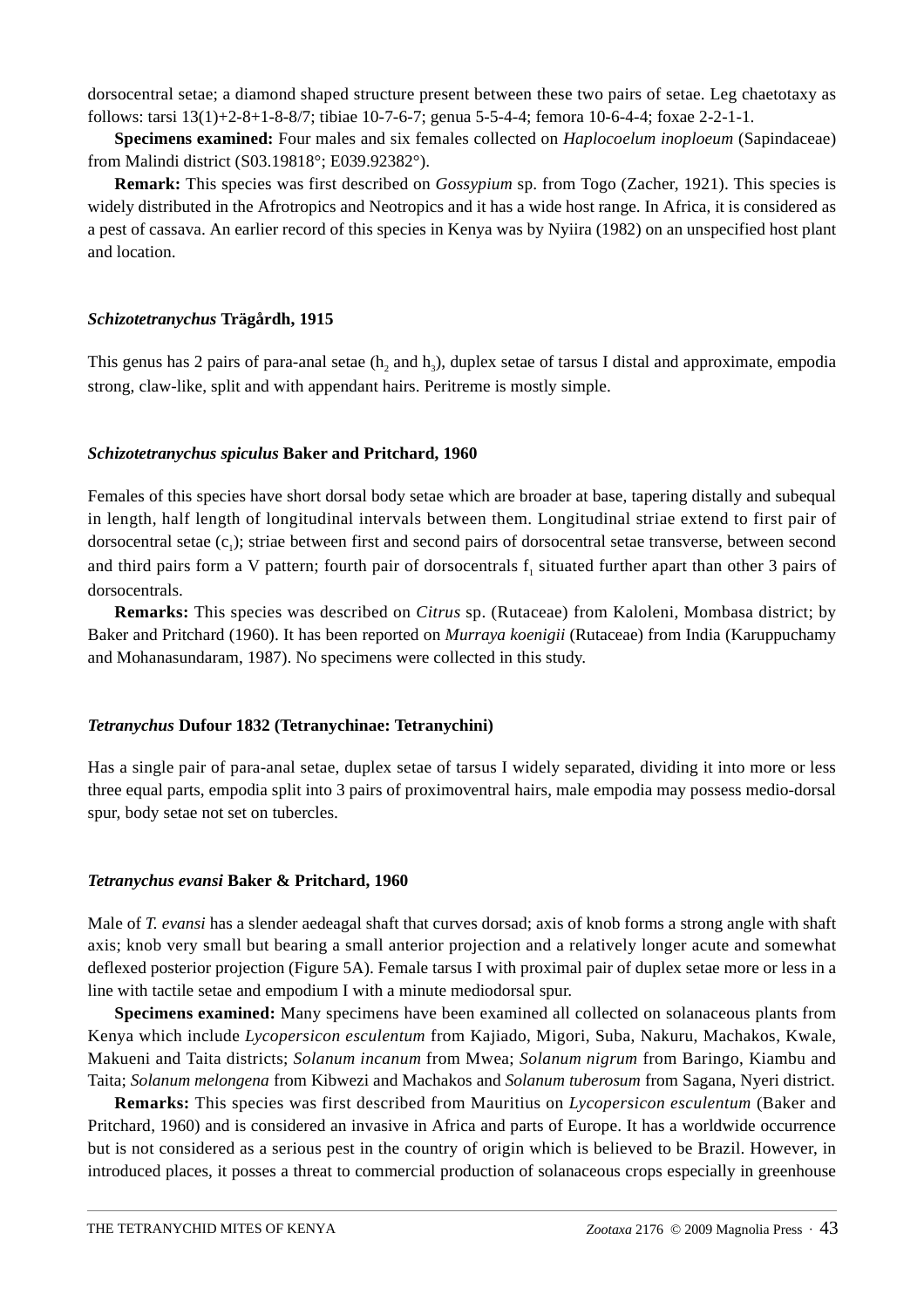conditions and warmer climates. This species has been reported on a wide variety of host plants but it shows preference for plants from the family solanaceae. An earlier report of this species was on *Lycopersicon esculentum* (Solanaceae) from Kirinyaga district (Knapp *et al*., 2003) and is currently the most important pest in tomato production in Kenya being wide spread in the major tomato growing areas. Biological control of this pest using the phytoseiid mite *Phytoseiulus longipes* Evans are underway and preliminary results in Kenya show high levels of control in the laboratory. However, field efficacy of the predator is not known since field releases have not been carried out. This species is brick-red to dark orange in colour when observed in the field. It produces dense webbing compared to the other species of the same genus in the field. In severe cases, the web produced covers the entire plant. Some pesticides registered for the control of spider mite are still effective in their control except dimethoate which is ineffective against *T. evansi* (Toroitich, unpublished data).

# *Tetranychus lombardinii* **Baker & Pritchard, 1960**

Aedeagus curves dorsad, forming a knob about one fourth to one fifth length of dorsal margin of shaft; knob and shaft axes almost parallel; posterior projection small and acute; anterior projection rounded (Figure 5B) male empodium I with 2 proximoventral spurs and a minute mediodorsal spur; empodium II with 3 pairs of proximoventral hairs and a tiny mediodorsal spur; female striae between third  $(e_1)$  and fourth  $(f_1)$  pairs of dorsocentral setae longitudinal, a diamond-shaped figure formed between these setae; dorsal lobes narrow, triangular, mostly taller than broad and well separated at their bases; in some specimens ventral lobes weak or absent but usually low, semicircular, broad and extend from genital opening to near gnathosoma; lobes on prodorsum very broad and hardly more than an occasional incision of striae.

**Specimens examined:** Five males and several females collected on *Morus* sp. (Moraceae) from ICIPE compound, Nairobi (S01°13.140'; E036°53.440').

**Remark:** This species has been reported from the Tropics, Australia and Oriental Indian regions. It has a wide host range and occurs as a pest of several agricultural crops (Meyer, 1974). The first record of this species in Kenya was on *Spinacia oleraceae* (Amaranthaceae) from Ruiru, Thika district (Baker and Pritchard, 1960). It appears uniformly red in colour in the field.

## *Tetranychus ludeni* **Zacher, 1913**

Aedeagus bends dorsad; aedeagal knob without a posterior projection, anterior projection small and acuminate; knob and shaft axis parallel (Figure 5C). Proximal pair of duplex setae on tarsus I almost in a straight line with tactile setae.

**Specimens examined:** Many individuals available collected on *Physalis heterophylla* (Solanaceae) growing in a flower bed in Kangemi, Nairobi (S01°15.984'; E036°45.810') and on *Bidens pilosa* (Asteraceae) in Runda (S01°13.470'; E036°48.050') Nairobi.

**Remark:** This species is widespread world-wide and occurs on a wide range of host plants. It was first described on *Cucurbita* sp. and *Salvia splendens* from Germany (Zacher, 1913). Its first report in Kenya was on *Chrysanthemum* sp. (Asteraceae) from an unknown locality (Jeppson *et al*., 1975).

## *Tetranychus neocaledonicus* **André, 1933.**

Distinctive of this species is the shape of male aedegus that curves dorsad and both anterior and posterior projections are rounded and knob bears a small indent medially (Figure 5D). The female tarsus I with proximal pair of duplex setae distal to proximal tactile setae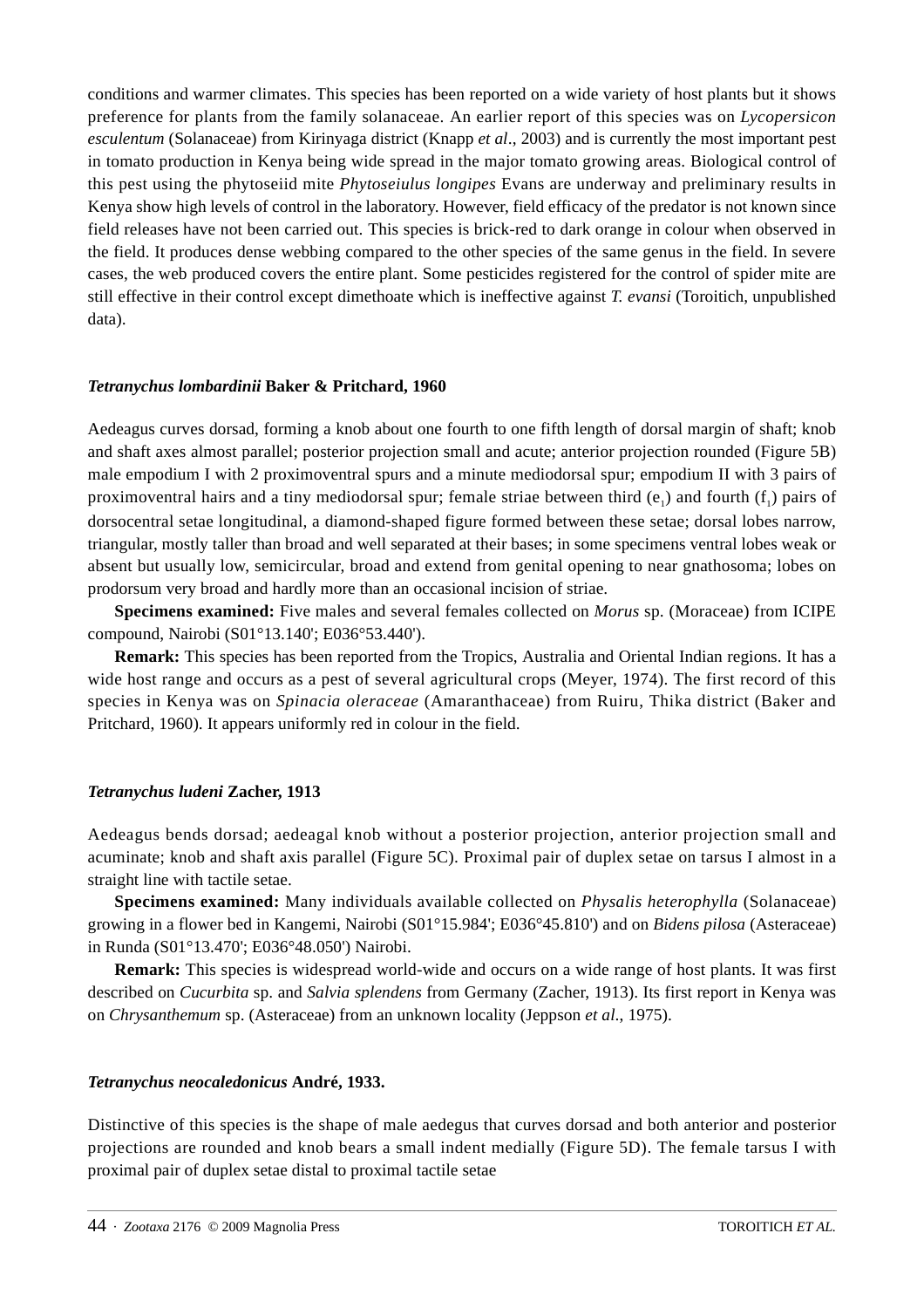**Specimens examined:** Five males and several females collected on *Manihot esculenta* (Euphorbiaceae) from Shimba Hills, Kwale district (S04°21.818; E039°19.490').

**Remarks:** This species was first described on *Gossypium* sp. from New Caledonia (Ándre, 1933) and is widely distributed in both the Afrotropics and Neotropics, USA and palearctic region on a wide range of host plants (Migeon and Dorkeld, 2006). In Kenya, the first record of this species was on *Ricinus communis* (Euphorbiaceae) from Nairobi (Baker and Pritchard, 1960). Damage on cassava leaves appear as silver stipples; severely infested plants appear stunted and leaves reduced in size.



**FIGURE 5.** *Tetranychus sp*. aedegi modified after Meyer, 1974 (with permission). : (A) *T. evansi* aedeagus; (B) *T. lombardiini* aedeagus; (C) *T. ludeni* aedeagus; (D) *T. neocaledonicus* aedeagus; (E) *T. urticae* aedeagus.

#### *Tetranychus urticae* **Koch, 1836**

Knob of male aedeagus always small, axis of knob parallel to shaft axis or forms a small angle with shaft axis; dorsal margin of knob and development of anterior and posterior projections may vary, but in most case they are similar (Figure E); male empodium I with strong medio-dorsal spur; about length of 2 proximoventral spurs; empodium II consists of 3 pairs of proximoventral hairs and a strong mediodorsal spur.

**Specimens examined:** From many hosts all over Kenya: *Lycopersicon esculentum* (Solanaceae), *Phaseolus vulgaris* L. (Fabaceae)*, Zea mays* L. (Poaceae)*, Amaranthus hybridus* L. (Amaranthaceae)*., Carica papaya* (Caricaceae)*, Galinsoga parviflora* (Asteraceae)*., Desmodium* sp*.* (Fabaceae), *Bidens pilosa*  (Asteraceae*), Cucurbita pepo* (Cucurbitaceae), *Citrullus lanatus* (Cucurbitaceae)*, Lactuca sativa*  (Asteraceae), *Rosa* sp. (Rosaceae)*, Passiflora edulis* (Passifloraceae), *Helianthus annuus* (Asteraceae)*,*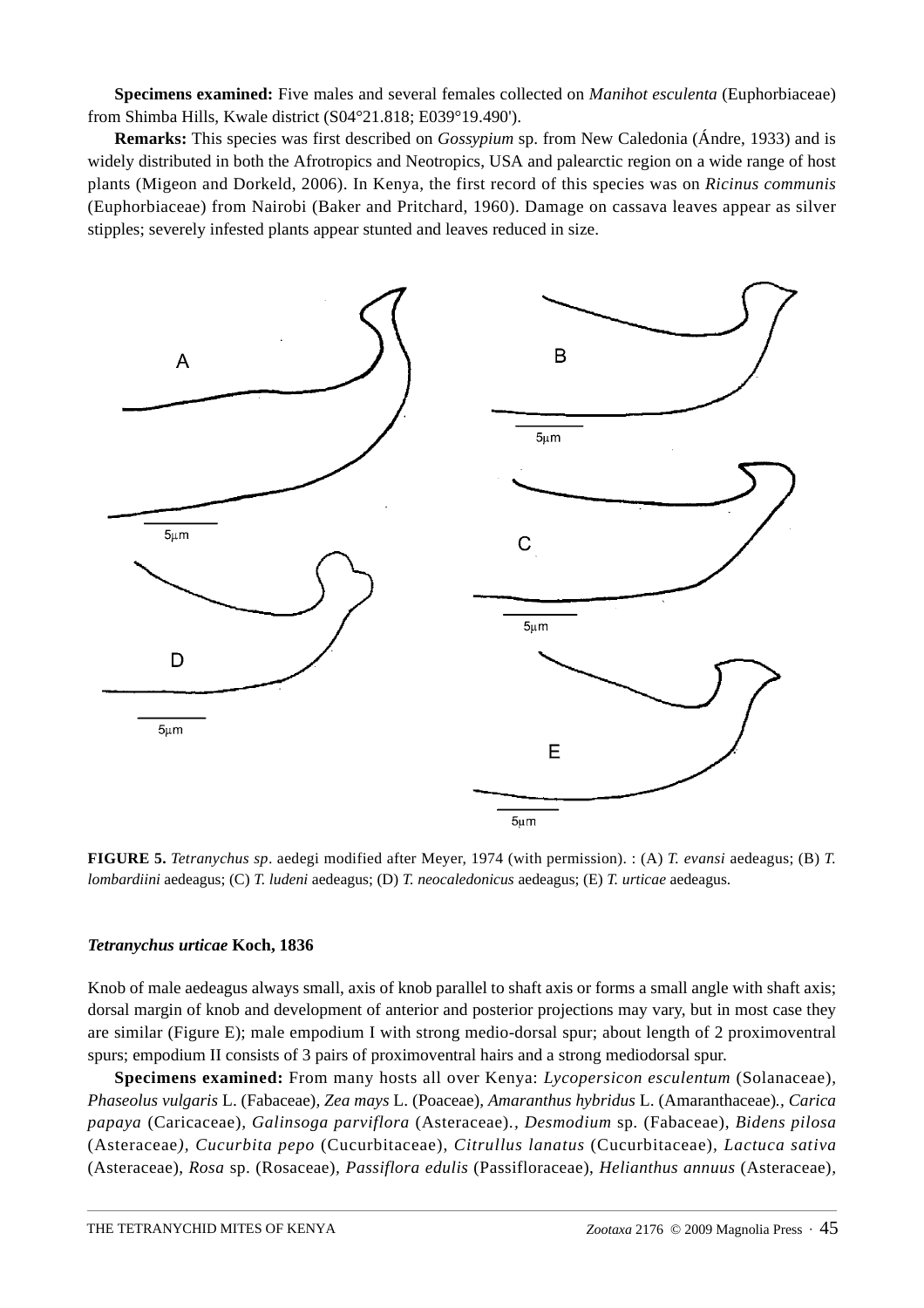*Euphorbia* sp. (Euphorbiaceae)*, Tradescantia fluminensis* (Commelinaceae), *Citrus* sp. (Rutaceae)*, Brassica*  sp. (Brassicaceae)*, Lantana camara* (Verbenaceae), *Datura stramonium* (Solanaceae), *Pisum sativum*  (Fabaceae)*, Dianthus caryophyllus* (Caryophyllaceae)*.* 

**Remark:** *Tetranychus urticae* was first described on *Glyine max* and *Urtica sp* from Germany (Koch, 1836). It is one of the most cosmopolitan spider mite species with worldwide distribution and a wide host range. It is considered a pest of many crops and is the most studied spider mite species with a high rate of pesticide resistance reported on this species by many authors. In Kenya, it is a major menace in cut flower production especially in *Rosa* sp. Its first record in Kenya was on *Allium ampeloprasum* (Alliaceae) from Machakos district and on *Lathyrus odorata* (Fabaceae) from Nairobi (Baker and Pritchard, 1960).

#### **Acknowledgements**

We thank the Dutch Government (SII) fund through the African Regional Postgraduate Programme in Insect Science (ARPPIS) graduate fellowship of ICIPE to the first author of this paper and the German Federal Ministry for Economic Cooperation and Development (BMZ) through a grant to ICIPE - Red Spider Mite project. We thank the Acarology Development Fund for a travel grant to the first author of this paper to undergo training in mite description and illustration preparation. We thank Mr. Benard Muia for technical assistance.

#### **References**

- André, M. (1933) Note sur un tetranyque nuisible au cottonier en Nouvelle-Caledonie. *Bulletin de Museum National d'Histoire Naturelle de Paris*, 5, 302–308.
- Baker, E.W. & Pritchard, A.E. (1960) The tetranychoid mites of Africa. *Hilgardia*, 29, 455–574.
- Bolland, H.R., Gutierrez, J. & Flechtmann, C.H.W. (1998) *World catalogue of the spider mite family (Acari: Tetranychidae.*) Brill Academic Publishers, Leiden. 392 pp.
- Girling, D.J., Bennett, F.D. & Yasseen, M. (1978) Biological control of the green mite *Mononychellus tanajoa* (Bondar) (Acarina: Tetranychidae) in Africa. In: Brekelbaum, T., Bellotti, A. and Lozano, J.C. (eds.), *Proceedings of the Cassava Protection Workshop*, CIAT, Cali, Colombia: 165–170.
- Gutierrez, J. (1987) The Cassava Green Mite in Africa: One or Two species? (Acari: Tetranychidae). *Experimental and Applied Acarology*, 3, 163-168.
- [Jeppson, L.R., Keifer, H.H. & Baker, E.W. \(1975\)](http://www.montpellier.inra.fr/CBGP/spmweb/notebibliography.php?id=2325) *Mites injurious to economic plants.* University of California Press, Berkeley,  $xxiv + 614$ pp.
- Karuppuchamy, P & Mohanasundaram, M. (1987) New species and records of Tetranychid mites (Tetranychidae: Acarina) from India. *Entomon*, 12, 89–94.
- Knapp, M., Wagener, B. & Najavas, M. (2003) Molecular discrimination between the spider mite *Tetranychus evansi* Baker & Pritchard, an important pest of tomatoes in Southern Africa, and the closely related species *T. urticae* Koch (Acarina: Tetranychidae). *African Entomology*, 11, 300–304.
- [Koch, C.L. \(1836\)](http://www1.montpellier.inra.fr/CBGP/spmweb/notebibliography.) *Deutsche Crustacea, Myriapoda, Arachnida*. Fasc. 1.
- Lindquist, E.E. (1985) Anatomy, phylogeny and systematics: External anatomy. In: Helle, W. and Sabelis M.W (eds): *Spider mites: their biology, natural enemies and control*. Volume 1A. Amsterdam, Elsevier: pp. 3–28.
- Meyer, M.K.P.S. (1974) *A revision of the Tetranychidae of Africa (Acari) with a key to the genera of the world*. Republic of South Africa, Department of Agricultural Technical Services. Entomology Memoir No. 36, 292 pp.
- Meyer, M.K.P.S. (1987) *African Tetranychidae (Acari: Prostigmata) With reference to the world genera*. Republic of South Africa, Department of Agriculture and Water supply. Entomology Memoir No. 69, 175 pp.
- Migeon, A. & Dorkeld, F. (2006) Spider mites web. http://www.montpellier.inra.fr/CBGP/spmweb last accessed on January 28, 2008.
- Nietner, J. (1861) Observations on the enemies of the coffee tree in Ceylon, Colombo, Ceylon. 31 pp.
- Ryke, P.A.J. & Meyer, M.K.P.S. (1960) The parasitic and predacious mite fauna (Acarina) associated with *Acacia karroo* Hayne in the Western Transvaal. Libro Homenaje al Dr Eduardo Caballero y Caballero. Jubileo 1930–1960. Instituto Politecnico Nacional Escuela Nacional Ciencias Biologas, Mexico City, 559–569.
- Smiley, R.L. & Baker, E.W. (1995) A report on some spider mites (Acari: Prostigmata) from Yemen. *International*